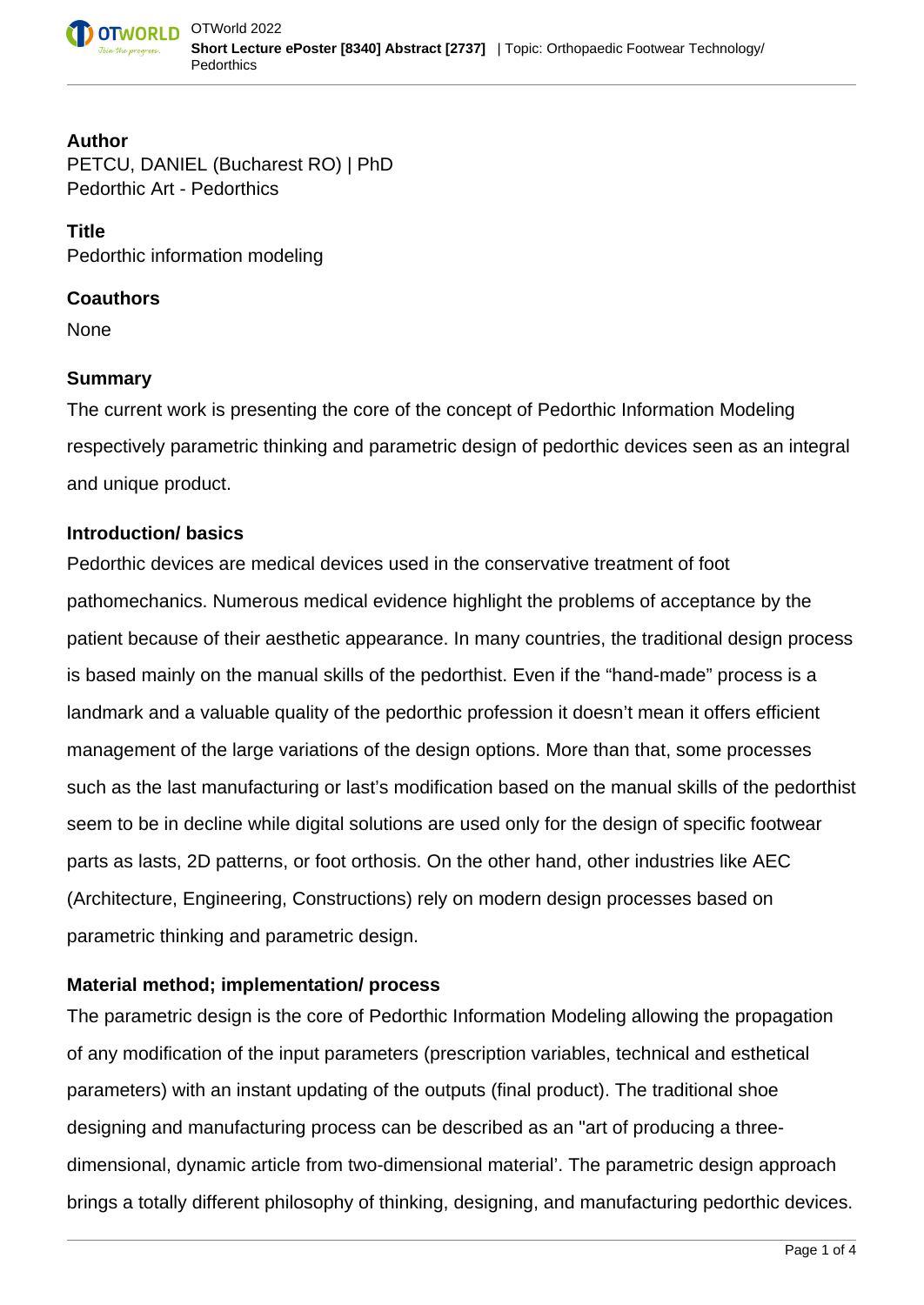### **Results**

The concept of Pedorthic Information Modeling is defined as it follows: "Pedorthic Information Modeling is the environment for the digital representation and manipulation of the aesthetic, physical and functional characteristics of the information model of the pedorthic devices relying on the parametric design approach and leading to the efficient management of multiple variations of the designing, manufacturing and evaluation processes required to fulfill the patient needs, the objectives of foot pathomechanics' conservative treatment, economic viability and legal requirements over its life cycle".

# **Discussion/ conclusion; conclusion for the practice**

Pedorthic Information Modeling represents a logical evolution of a profession from mainly a hand-made design to a data-driven design in the actual context of the evolution of design concepts from other industries. A "digital pedorthics educational agenda" is desirable to be introduced as it happens in fields like AEC industry, where the building information modeling (BIM) concept is part of curricula, allowing the architects and engineers to have the knowledge and competencies to build their own applications for the design of the projects.

# **References**

-Petcu Daniel "Pedorthic Information Modeling', Proc. Rom. Acad., Series B, 2020, 22(2), p. 111–120

-Karl Heinz Schott, The Key Competency of Pedorthics: Footwear and Orthoses, IVO Congress, Toronto, Canada, 12-14 April, 2018.

-Andrew J M Boulton, Edward B Jude, "Therapeutic Footwear in Diabetes: The Good, the Bad, and the Ugly?", Diabetes Care. 2004, Jul;27(7):1832-3. doi:10.2337/diacare.27.7.1832 -Jaap J. Van Netten, James Woodburn, Sicco A. Bus' "The future of prevention of diabetic foot ulcer A paradigm shift from stratified healthcare towards personalized medicine", Diabetes Metab Res Rev. 2020; 36(S1)

-Jaap J. Van Netten, James Woodburn, Sicco A. Bus' "The future of prevention of diabetic foot ulcer A paradigm shift from stratified healthcare towards personalized medicine", Diabetes Metab Res Rev. 2020; 36(S1)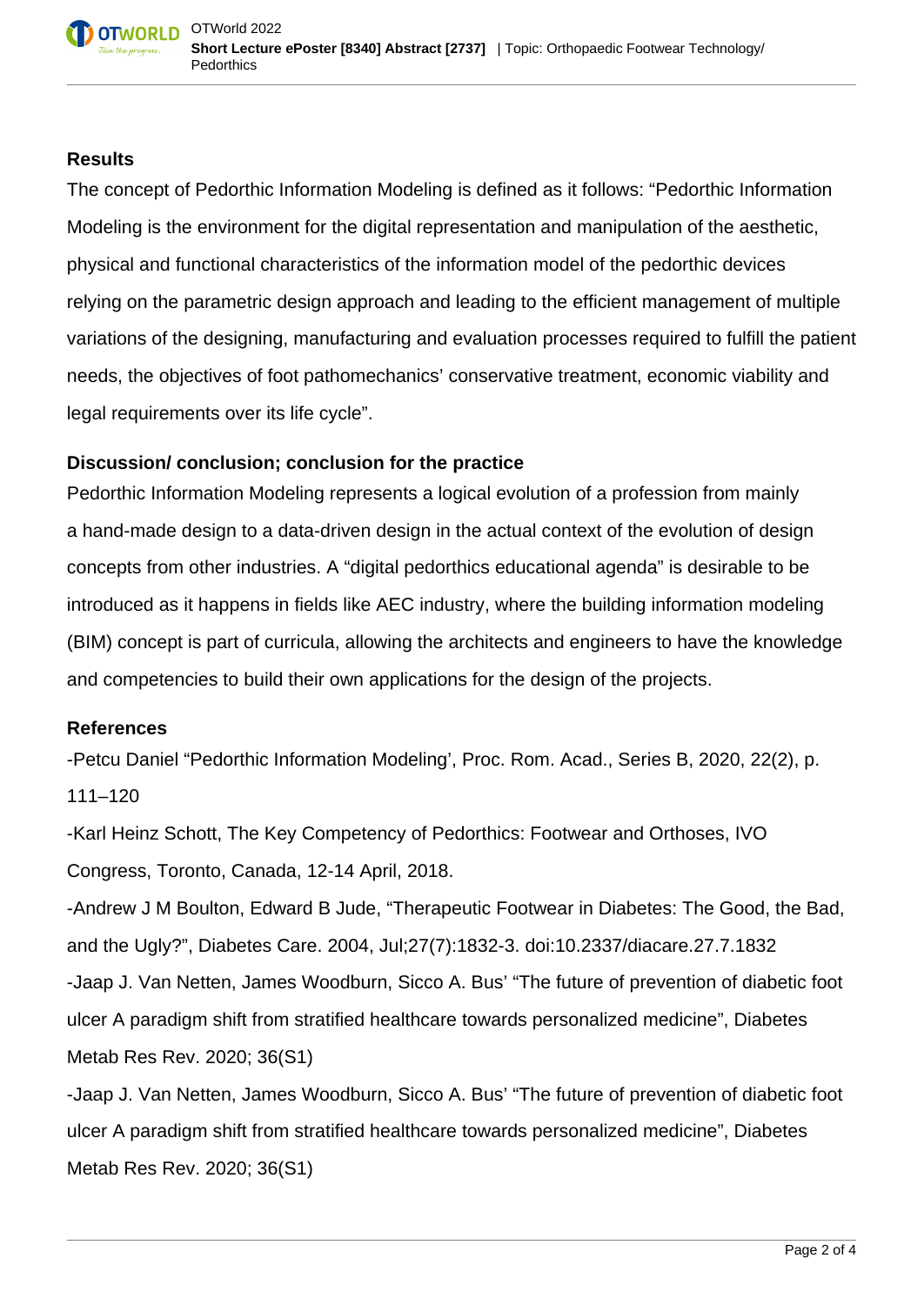-Ramon van der Heijden, Evan Levelle, Martin Riese "Parametric Bulding Information

Generation for Design", Association for Computer-Aided Design in Architecture 2015

International Conference, October 22-24, 2015, Cincinnati, Ohio, US.

-Petcu Daniel, Viorica Rosculet, "Regulation for the prescription of footwear as medical device",

Leather and Footwear Journal 17, 2017, 1.

-"ISO 13485:2016, Medical devices - Quality management systems - Requirements for

regulatory purposes", https://www.iso.org/standard/59752.html.

#### **Image:** Pedorthic Information Modeling environment 63.png